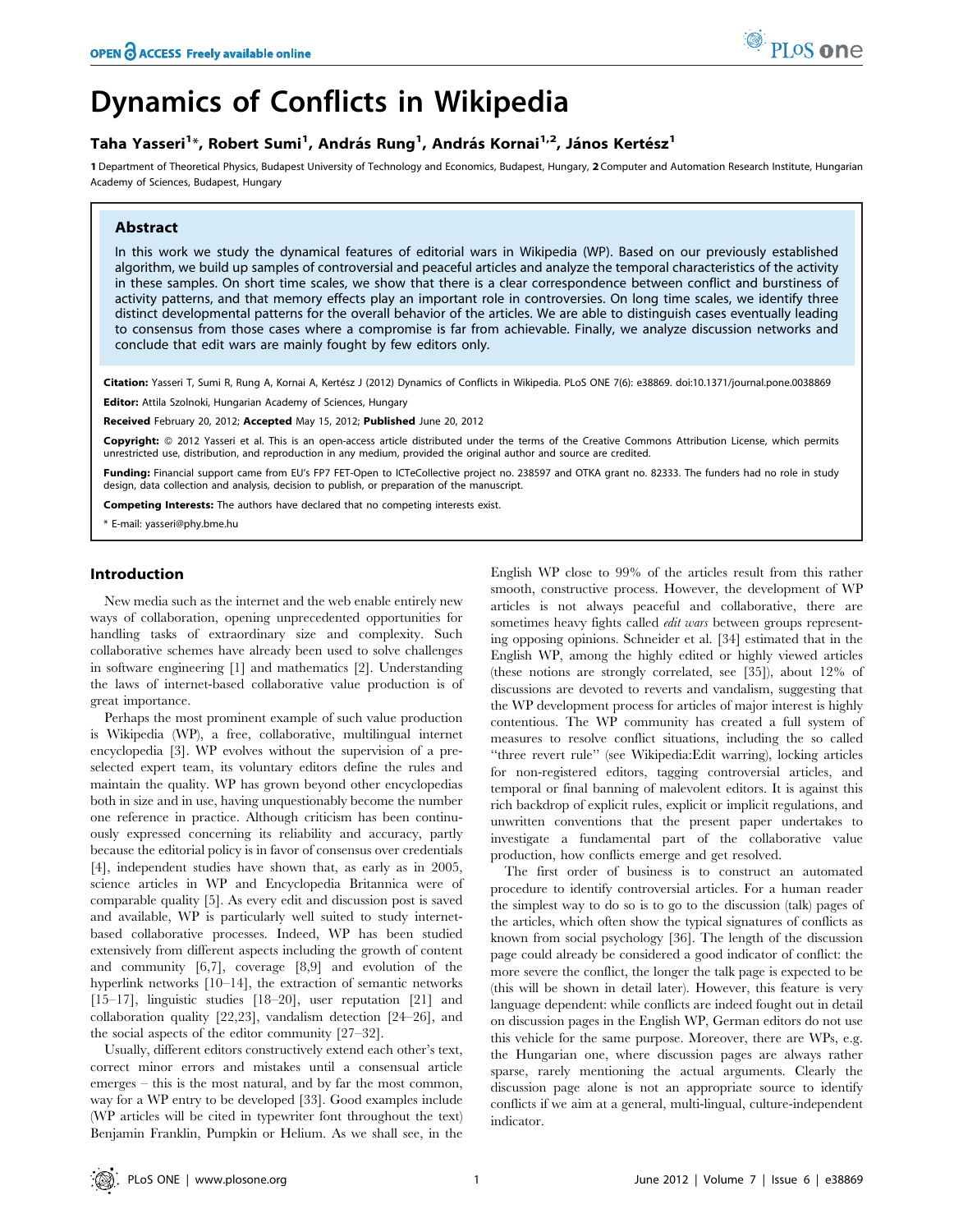

Figure 1. Revert and mutual revert maps of Benjamin Franklin (left) and Israel and the apartheid analogy (right). Diagrams in upper row show the map of all reverts, whereas only mutual reverts are depicted on the diagrams in the lower row. N<sup>T</sup> and N<sup>d</sup> are the number of edits made by the reverting and reverted editors respectively. Size of the dots is proportional to the number of reverts by the same reverting and reverted pair of editors.

doi:10.1371/journal.pone.0038869.g001

Conflicts in WP were studied previously both on the article and on the user level. Kittur et al. [37,38] and Vuong et al. [39] measured controversiality by counting the ''controversial'' tag in



Figure 2. The percentage of true positives in detection of controversial articles compared to human judgment at different values of *M*. A threshold of  $M \approx 1000$  for controversiality is selected according to this diagram. doi:10.1371/journal.pone.0038869.g002

the history of an article, and compared other possible metrics to that. It should be noted, however, that this is at best a one-sided measure as highly disputed pages such as Gdansk or Euthanasia in the English WP lack such tags, and the situation is even worse in other WPs. In [38], different page metrics like the number of reverts, the number of revisions etc. were compared to the tag counts and in [39] the number of deleted words between users were counted and a ''Mutual Reinforcement Principle'' [40] was used to measure how controversial a given article is. Clearly, there are several features of an article which correlate with its controversiality, making it highly non-trivial to choose an appropriate indicator. Some papers try to detect the negative ''conflict'' links between WP editors in a given article and, based on this, attempt to classify editors into groups. The main idea of the method used by Kittur et al. [38] is to relate the severity of the conflict between two editors to the number of reverts they carry out on each other's versions. In a more recent study [41,42], Brandes et al. counted the number of deleted words between editors and used this as a measure of controversy.

There is no question that reverting a part of an article expresses strong disagreement, but sometimes this is just related to eliminating vandalized texts, while in other cases it is related to conflict about the contents of the article. Here we are interested in the second case and it will be one of our goals to distinguish between deeper conflict and mere vandalism. Beyond identifying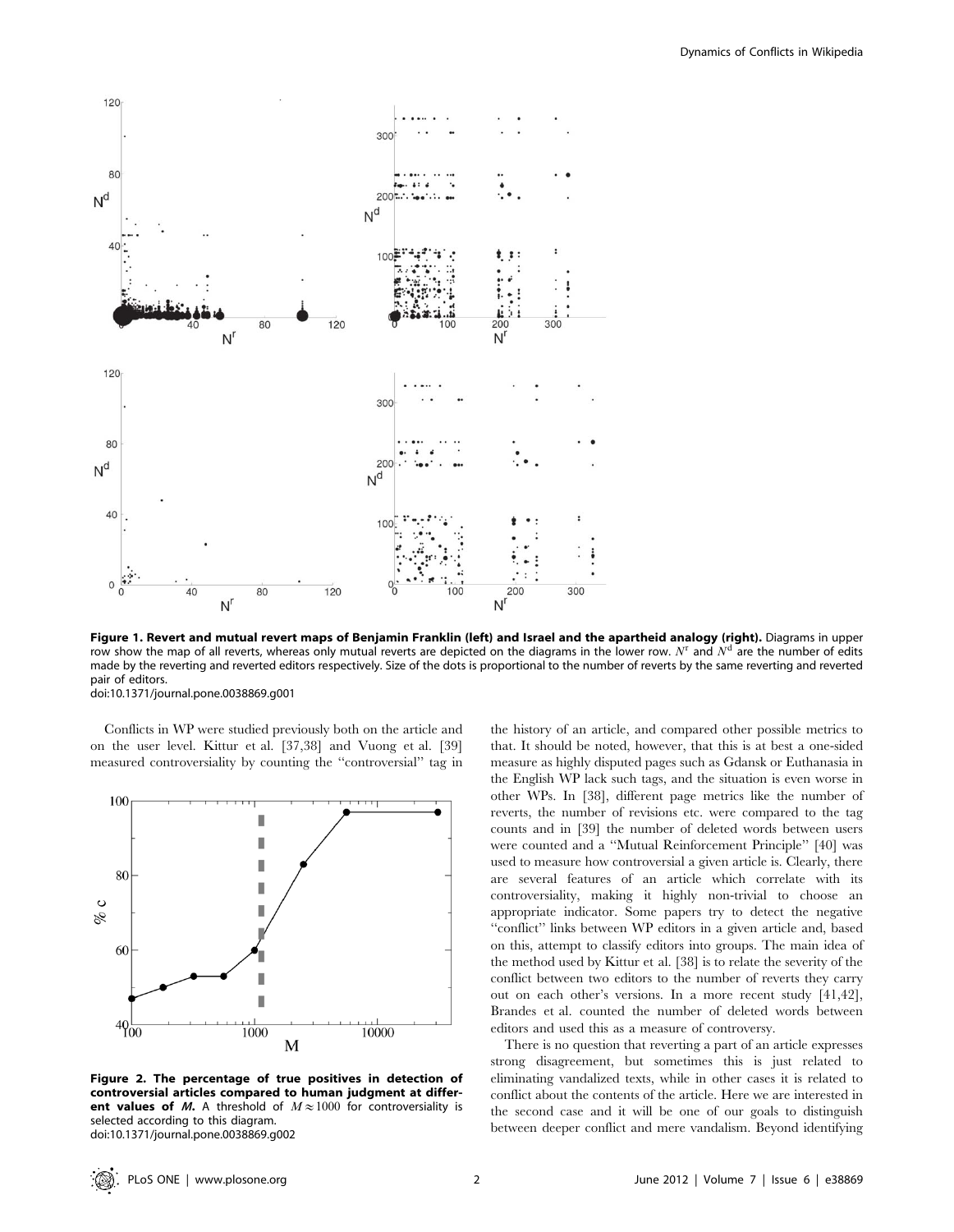

Figure 3. Histogram of articles according to their controversi**ality measure** M. There are some 84 k articles with  $M>10^0$ , 12 k controversial articles with  $M>10^3$ , and less than 100 super-controversial articles with  $M > 10^6$ .

doi:10.1371/journal.pone.0038869.g003

conflict pages and edit wars, we aim at relating different properties of the articles to their level of controversiality. In the Methods section we describe the dataset, summarize our conflict identification method, and relate it to other measures proposed in the literature. In the main body of the paper we analyze the temporal evolution of conflicts both on the micro and the macro timescales and, based on that, we try to categorize them.

#### Methods

To analyze edit wars in WP first we need to be able to detect the articles where significant debates occur. For the human viewer of page histories it is evident that an article such as Liancourt Rocks, discussing a group of small islets claimed by both Korea and Japan, or the article on Homosexuality were the subject of major edit wars. Yet articles with a similar number or relative proportion of edits such as Benjamin Franklin or Pumpkin were, equally evidently to the human reader, developed peacefully. For our conflict detection method (previously reported in [43], [44]), similar to most pattern recognition tasks such as speech or character recognition, we take human judgment to be the gold standard or ''truth'' against which machine performance is to be judged. How human judgment is solicited is discussed in Text S1.

The whole structured dataset and the implementation of the ranking algorithm described below, along with the raw results, are available at WikiWarMonitor webpage: http://wwm.phy.bme.hu.



Figure 4. Temporal edit patterns of Lady Gaga and Homosexuality during a one month period (12/2009). The horizontal axis is time, each vertical line represents a single edit. Despite the large differences in average time intervals between successive edits, the bursty editing pattern is common to both cases. doi:10.1371/journal.pone.0038869.g004



Figure 5. PDF of the average time  $\tau_0$  between two successive edits of articles measured in days. In any two week period most of the articles are edited twice or more. doi:10.1371/journal.pone.0038869.g005

#### Dataset

Our analysis is based on the January 2010 dump of the English WP [45], which contains all the versions of all pages up to that date. The dataset originally contains 3.2 M articles, but we have filtered out all short (less than 1,000 characters) and evidently conflict-free (less than 100 edits) articles, leaving a final set of around 223 k articles.

# Detecting Edit Wars

Our detection method is entirely based on statistical features of edits and is therefore independent of language characteristics. This makes possible both inter-cultural comparisons and cross-language checks and validation.

Revert maps. To detect reverts we calculated the MD5 [46] hash for each revision, and reverts were identified by comparing the hash of different revisions. Let  $\dots, i-1, i, i+1, \dots, j-1, j, j+1, \dots$ be stages in the history of an article. If the text of revision j coincides with the text of revision  $i-1$ , we considered this a revert between the editor of revision *j* and *i* respectively. Let us denote by  $N_i$  the



Figure 6. Scatter plot of the average time interval between successive edits and the controversy measure. Color coding is according to logarithm of the density of points. The correlation coefficient  $C=-0.03$ .

doi:10.1371/journal.pone.0038869.g006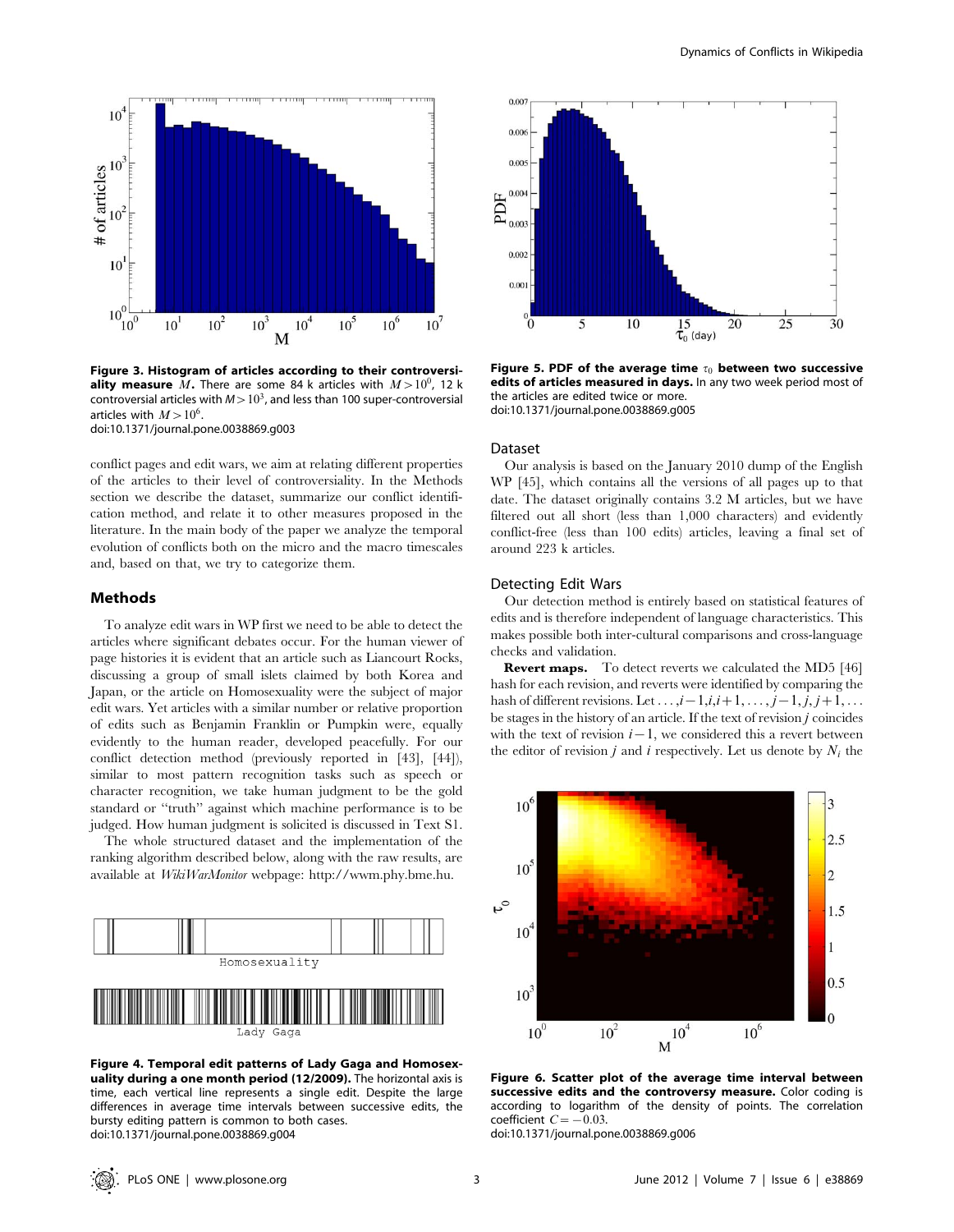

Figure 7. Scatter plot of burstiness and the controversy measure. Color coding according to logarithm of the density of points. The correlation coefficient  $C=0.05$ . doi:10.1371/journal.pone.0038869.g007

total number of edits in the given article of that user who edited the revision *i*. We characterize reverts by pairs  $(N_i^d, N_j^r)$ , where *r* denotes the editor who makes the revert, and d refers to the reverted editor (self-reverts are excluded). Figure 1 represents the revert map of the non-controversial Benjamin Franklin and the highly controversial Israel and the apartheid analogy articles. Each mark corresponds to one or more reverts. The revert maps already distinguish disputed and non-disputed articles, and we can improve the results by considering only those cases where two editors revert each other mutually, hereafter called mutual reverts. This causes little change in disputed articles (compare the right panels of Figure 1 but has great impact on non-disputed articles (compare left panels).

Controversy measure. Based on the rank (total edit number within an article) of editors, two main revert types can be distinguished: when one or both of the editors have few edits to their credit (these are typically reverts of vandalism since vandals do not get a chance to achieve a large edit number, as they get banned by experienced users) and when both editors are experienced (created many edits). In order to express this distinction numerically, we use the *lesser* of the coordinates  $N<sup>d</sup>$ and  $N^{\rm r}$ , so that the total count includes vandalism-related reverts as well, but with a much smaller weight. Thus we define our raw measure of controversiality as.

$$
M_{\mathcal{R}} = \sum_{(N_i^{\mathcal{d}}, N_j^{\mathcal{F}})} min(N_i^{\mathcal{d}}, N_j^{\mathcal{F}})
$$
 (1)

Once we developed our first auto-detection algorithm based on  $M_{\rm R}$ , we iteratively refined the controversial and the noncontroversial seeds on multiple languages by manually checking pages scoring very high or very low. In this process, we improved  $M_R$  in two ways: first, by multiplying with the number of editors  $E$  who ever reverted mutually (the larger the armies, the larger the war) and define  $M_I = E \times M_R$  and second, by censuring the topmost mutually reverting editors (eliminating cases with conflicts between two persons only). Our final measure of controversiality  $M$  is thus defined by



Figure 8. Histogram of burstiness of A) all edits, B) reverts, and C) mutual reverts for four classes of articles. High controversy  $(M>1000$ , topmost panels), listed as controversial (2nd panels), randomly selected (3rd panels), and featured articles (bottom panels). doi:10.1371/journal.pone.0038869.g008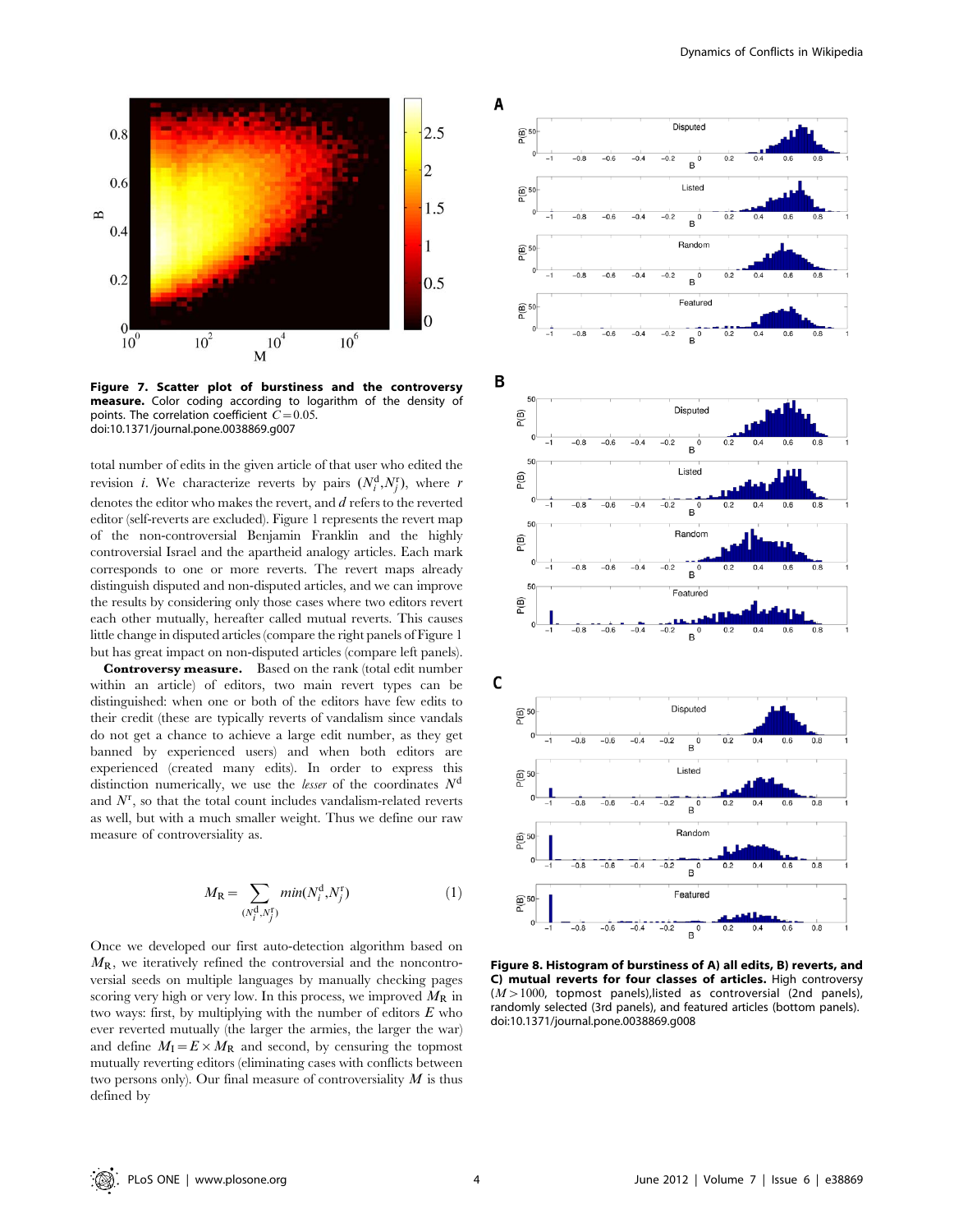

Figure 9. PDF of intervals between two successive edits on an article (in seconds) for two samples of highly/weakly disputed articles (left/right panel). Each sample contains 20 articles and the average t for all articles is about 10 hours. Circles are empirical data and solid lines are model fit, with values  $L=20$ ,  $P=0.9$  and  $L=500$ ,  $P=0.5$  respectively for disputed and non-disputed samples. The dashed line in the left panel is the power law with exponent  $\gamma$  = 0.97. doi:10.1371/journal.pone.0038869.g009

$$
M = E \times \sum_{(N_i^{\text{d}}, N_j^{\text{r}}) < \max} \min(N_i^{\text{d}}, N_j^{\text{r}}). \tag{2}
$$

Evaluation and accuracy. One conceptually easy (but in practice very labor-intensive) way to validate  $M$  is by simply taking samples at different  $M$  values and counting how many controversial pages are found (see Figure 2), considering human judgment as the "truth". We have checked this measure for six different languages and concluded that its overall performance is superior to other measures [44].

# Results and Discussion

Having validated the  $M$ -based selection process, we can start analyzing the controversial and peaceful articles from a variety of perspectives. We calculated  $M$  for all the articles in the sample – a

histogram is shown in Figure 3. The primary observation here is that the overall population of controversial articles is very small compared to the large number of total articles. Out of our sample of 233 k articles, there are some 84 k articles with nonzero  $M$ , and only about 12 k with  $M > 10^3$ . The number of super-controversial articles with  $M > 10^6$  is less than 100.

We mention in passing that the topical distribution of the controversial issues differs significantly spatially (across different language editions of WP): for example, soccer-related issues are massively controversial in the Spanish WP but not elsewhere. There are flashpoints common to all languages and cultures, in particular religious and political topics, but we leave the detailed cross-cultural analysis for another occasion [47]. Here we focus on the temporal aspects of conflict (based, unless specifically mentioned otherwise, on the English WP), first at the micro-dynamic level (hours, days, and weeks), and next on a macro timescale (the lifetime of the article, typically measured in years) to see the overall patterns of conflicts.



Figure 10. Autocorrelation function of edits sequences for two samples of highly/weakly disputed articles (left/right panel). Circles are for the original sequences, empty squares correspond to the shuffled sequences. Dashed lines are power-law fits. doi:10.1371/journal.pone.0038869.g010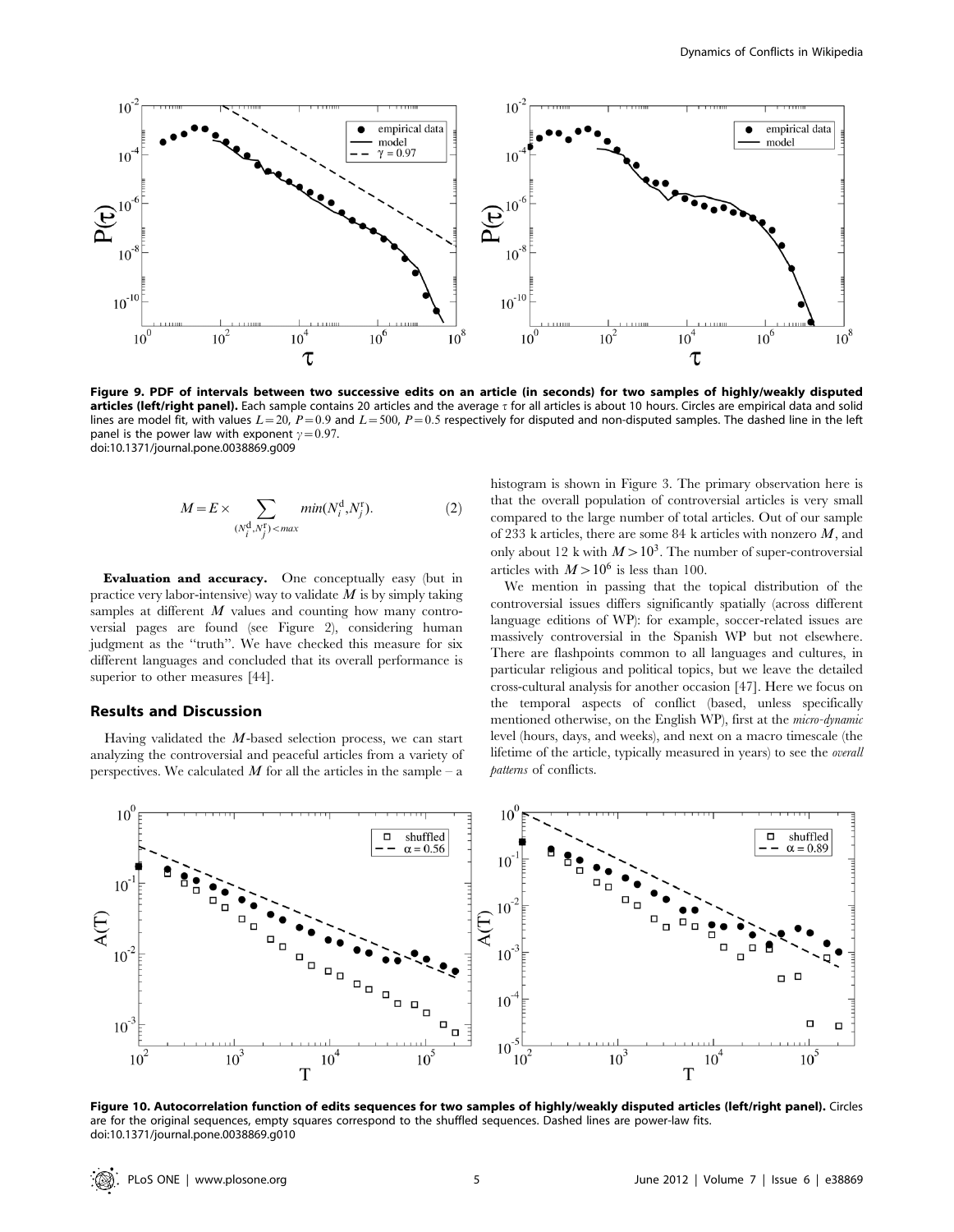

Figure 11. Distribution of  $E$  for two samples of highly/weakly disputed articles (left/right panel). Circles are for the original sequences, whereas empty squares correspond to the shuffled sequences. Dashed lines are exponential fits to the  $P(E)$  for shuffled data and solid line in the left panel is a power-law with  $\beta$  = 2.83. doi:10.1371/journal.pone.0038869.g011

#### Micro-dynamics of Conflicts

Once we have a reliable measure of controversiality, not only can we find and rank controversial issues in WPs, but we actually begin to see important phenomena and common characteristics of wars and disputes. Here we report our findings on the temporal characteristics of edits on high and low controversiality pages. We make use of the fact that in the WP dump a timestamp with one second precision is assigned to each edit. One month of activity (the time-line of all edits irrespective of who performed them) on two sample articles are depicted in Figure 4.

West et. al. [48] and Adler et. al. [26] have developed vandalism detection methods based on temporal patterns of edits. In both studies the main assumption is that offensive edits are reverted much faster than normal edits, and therefore, by considering the time interval between an arbitrary edit and its subsequent reverts, one can classify vandalized versions with high precision.

Edit frequency. Most of the articles are frequently edited. Figure 5 shows the empirical probability density function of the average time  $\tau$  between two successive edits. As already noted in [35] edit frequency also depends on the controversiality of a page, and one expects higher edit frequency for more controversial pages. However, as Figure 6 makes clear, the correlation is quite weak (correlation coefficient  $C=-0.03$ ).

Burstiness. It is clear that edits are clustered in a way that there are many edits done in a rather short period, followed by a rather long period of silence. This feature is known in the literature as burstiness [49,50], and is quantified based on the coefficient of

Table 1. Scaling exponents for the two samples of controversial and peaceful articles, and users.

|                 | $\alpha$        |                 |                 |  |
|-----------------|-----------------|-----------------|-----------------|--|
| Low M articles  | $0.89 + 0.02$   |                 |                 |  |
| High M articles | $0.56 + 0.01$   | $2.83 \pm 0.06$ | $0.97 \pm 0.01$ |  |
| l Users         | $0.46 \pm 0.01$ | $3.05 \pm 0.03$ | $1.44 \pm 0.01$ |  |
|                 |                 |                 |                 |  |

Edit patterns of controversial articles and activity patterns of users show all the expected features of bursty correlated processes.

doi:10.1371/journal.pone.0038869.t001

variation by a simple formula as

$$
B \equiv \frac{\sigma_{\tau} - m_{\tau}}{\sigma_{\tau} + m_{\tau}} \tag{3}
$$

where  $m<sub>\tau</sub>$  and  $\sigma<sub>\tau</sub>$  denote respectively the mean and standard deviation of the interval  $\tau$  between successive edits. We have calculated  $\bm{B}$  for all the articles in the sample, considering all the edits made on them by any user. As it can be seen from Figure 7, overall burstiness of edits correlates rather weakly with controversiality  $(C=0.05)$ .

To see the impact of controversiality on burstiness we calculated B for different groups of articles separately: Disputed articles  $(M>1000)$ , *Listed* articles coming from the List of controversial articles in WP [51], Randomly selected articles, and Featured articles (assumed to be least controversial given WPs stringent selection criteria for featuring an article). The histograms in Figure 8(A)

 $6\times10$  $5\times10$  $4\times10$  $\sum_{3\times10}^{100}$  $2\times10$  $1\times10$ <sup>'</sup>  $06 - 2001$  $-2005$ 06-2007  $06 - 2003$ 06-2009 06 Date

Figure 12. Time evolution of the controversy measure of **Michael Jackson.** A: Jackson is acquitted on all counts after five month trial. B: Jackson makes his first public appearance since the trial to accept eight records from the Guinness World Records in London, including Most Successful Entertainer of All Time. C: Jackson issues Thriller 25. D: Jackson dies in Los Angeles. doi:10.1371/journal.pone.0038869.g012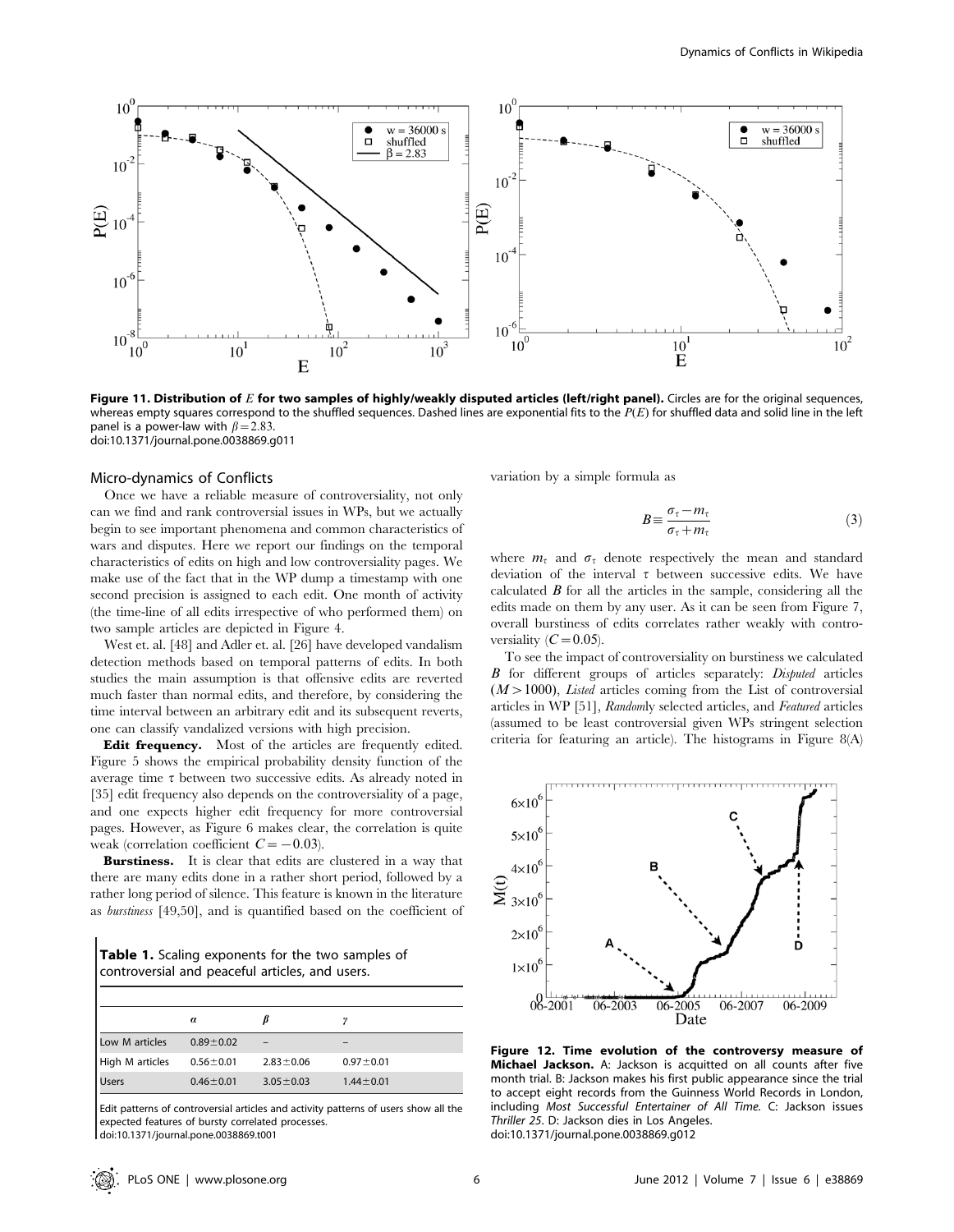

Figure 13. Evolution of controversy measure with number of edits of Jyllands-Posten Muhammad cartoons controversy, with Gompertz fit shown in red. The initial rapid growth in  $M$  tends to saturate, corresponding to the reaching to consensus. doi:10.1371/journal.pone.0038869.g013

show the PDF of  $B$  in these four classes. As can be seen, the peaks are shifted to the right (higher  $B$ ) for more controversial articles, but not strongly enough to base the detection of controversy on burstiness of editorial activity alone. Reverting is a useful tool to restore vandalized articles, but it is also a popular weapon in heated debates. Figure 8(B) shows the distribution of  $\vec{B}$  calculated not for all edits, but for reverts alone: the shift is now more marked. Finally, we considered an even stronger form of warfare: mutual reverts. It is evident that the temporal pattern of mutual reverts provides a better characterization of controversiality than that of all edits or all reverts, and the very visible shift observed in Figure 8(C) constitutes another, albeit less direct, justification of our decision to make mutual reverts the central element in our measure of controversiality.

To gain a better understanding of the microdynamics of edit wars, we selected two samples of 20 articles each, extracted from a pool of articles with average successive edit time intervals of 10 hours  $\pm$  5%. One sample contains the most controversial articles in the pool with  $10^4 < M < 7 \times 10^4$ , whereas the other one contains the most peaceful articles with  $100 < M < 150$ . The probability distribution of time  $\tau$  between edits for these samples is shown in Figure 9. Both samples have a rather fat-tailed distribution with a shoulder in the distribution (as observed both in the empirical data and the model calculation), indicating that a characteristic time,  $\tau \approx 10^5$  seconds (one day), is present in the system. However, only the sample consisting of controversial articles displays a clear power-law distribution,  $P(\tau) \sim \tau^{-\gamma}$ , with  $\gamma=0.97$ . All exponents were calculated by applying the Gnuplot implementation [52] of the nonlinear least-squares Marquardt-Levenberg algorithm [53] on the log-binned data with an upper cut-off to avoid system size effects.

To fit the data depicted in Figure 9, we used a model based on a queuing mechanism introduced in [50] and further developed in [54]. Here we briefly explain its basis and how we use it to model our empirical findings. Let us assume that there is a list of L articles and there is only one editor (mean-field approximation) who edits at each step once. With probability  $1-P$ , the editor selects the article to edit from the list randomly and with no preference among  $L$  choices. With probability  $P$  the articles will be selected according to a priority  $x_i \in (0,1)$  which is assigned randomly to the *ith* article after each edit on it. The key



Figure 14. Evolution of controversy measure with number of edits of of Iran – the insets depict focuses of some of the local war periods.  $M(n)$  is normalized to the final value  $M_{\infty}$ . Cycles of peace and war appear consequently, activated by internal and external causes.

doi:10.1371/journal.pone.0038869.g014

parameters are  $L, P$  and the real time  $t_p$  associated to the model time step. Controversial articles are fitted well by  $P$  close to 1 and small  $L$ . Uncontroversial articles fit with large  $L$  and smaller  $P$ , in nice agreement with the real situation, where editors tend to edit a few controversial articles more intentionally and many peaceful articles in a more or less uncorrelated manner with no bias and memory. To check the validity of the model, we calculated the ratio of the number of controversial articles (with  $M > 1000$ ) to the rest of the articles  $(M<1000)$  to be  $\sim 0.052$ , which is in nice agreement with the fitting model parameters, 20/500 = 0.04.

Another important characteristic quantity is the autocorrelation function  $A(T)$ . To calculate it, first we produce a binary series of 0/1  $X(t)$  similar to the one in Figure 4. Then  $A(T)$  is computed simply as

$$
A(T) = \frac{\langle X(t)X(t+T)\rangle_t - \langle X(t)\rangle_t^2}{\langle X(t)\rangle_t - \langle X(t)\rangle_t^2}
$$
(4)

where  $\langle . \rangle_t$  stands for the time average over the whole series.  $A(T)$  for the same samples of controversial and peaceful articles are shown in Figure 10. We calculate the same quantity for a shuffled sequence of events as a reference. The shuffled sequence has the same time interval distribution as the original sequence, but with a randomized order in the occurrence of events. In both cases, a power-law of  $A(T) \sim T^{-\alpha}$  describes  $A(T)$  very well. Usually it is assumed that slow (power law) decay of the autocorrelation function is an indicator for long time memory processes. However, if independent random intervals taken from a power law distribution separate the events, the resulting autocorrelation will also show power law time dependence [55,56]. Assuming that the exponent of the independent inter-event time distribution is  $\alpha$  and the exponent of the decay of the correlation function is  $\gamma$ , we have the relationship  $\alpha + \gamma = 2$ . Deviations from this scaling law reflect intrinsic correlations in the events.

There is another measure which indicates long time correlations between the events even more sensitively. Take a period to be bursty if the time interval between each pair of successive edits is not larger than  $w$ , and define  $E$  as the number of events in the bursty periods. If events in the time series are independent and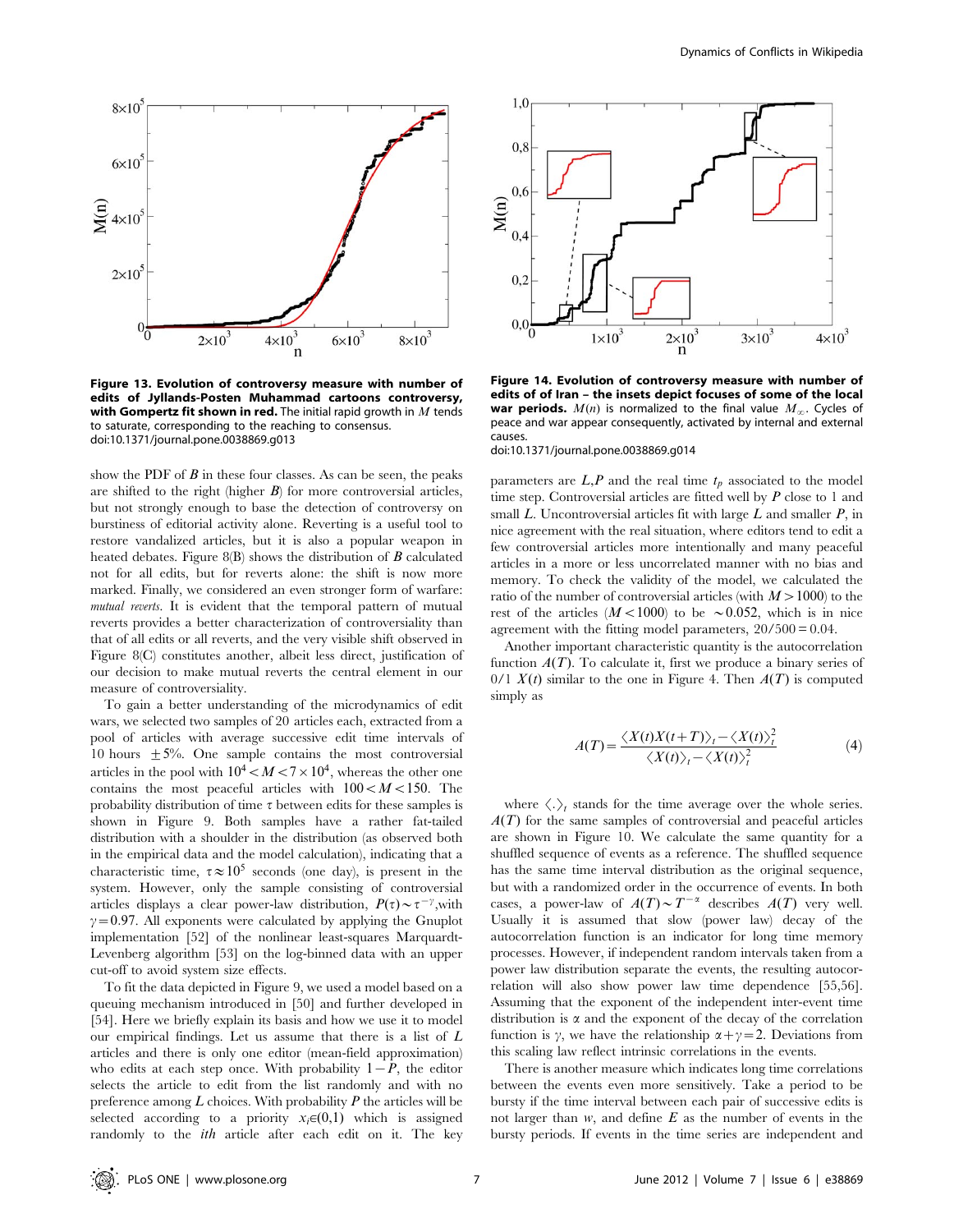

Figure 15. Length of peacful periods. Histogram of number of edits between two successive war periods for a selected sample of 44 articles which are not driven by external events. The average value of  $n^*$  is 1300 edits. doi:10.1371/journal.pone.0038869.g015

there is no memory in the system (i.e. in a Poisson process), one can easily show that  $P(E)$  should have an exponential decay, whereas in the presence of long range memory, the decay is in the form of  $P(E) \sim E^{-\beta}$  [56]. In Figure 11,  $P(E)$  is shown for samples of highly controversial and peaceful articles. In the high controversy sample a well defined slope of -2.83 is observed, while in the low controversy sample edits are more independent and  $P(E)$  is very close to the one obtained for the shuffled sequence. Note that by shuffling the sequence of time intervals, all the correlations are eliminated and the resulting sequence should mimic the features of an uncorrelated occurrence of the intervals.

The same measurements are performed for a sample of users, see Figure S1 in Supporting Information. In Table.1, a summary of the scaling exponents for the both article samples and users is reported.

The simplest explanation of these results is to say that conflicts induce correlations in the editing history of articles. This can already be seen in Figure 10, where shuffling influences the decay



Figure 16. Evolution of controversy measure with number of edits of Anarchism and Barack Obama.  $M(n)$  is normalized to the final value  $M_{\infty}$ . There is no consensus even for a short period and editorial wars continue nonstop. doi:10.1371/journal.pone.0038869.g016



Figure 17. Relative share of each category at different M. Blue: category (a), consensus. Red: category (b), multi-consensus. Yellow: Category (c), never-ending war. For the precise definition of each category see the main text. doi:10.1371/journal.pone.0038869.g017

of the autocorrelation functions much more for high- $M$  articles than for low- $M$  ones. For the more sensitive measure  $P(E)$  the original and the shuffled data are again quite close to each other for the low- $M$  case, while a power-law type decay can be observed in the empirical data for high- $M$  articles.

# Overall Patterns of Conflicts

Before we can consider the macro-scale evolution of  $M$  (during the entire life of the article), we need to make an important distinction between endo- and exogenous causes of conflict. Our principal interest is with endogenous forces, which originate in internal sources of conflict and disagreement, but it cannot be denied that in a significant number of cases conflicts are occasioned by some exogenous event, typically some recent development related to the real-world subject of the article rather than to its text (see Figure 12 for some examples).

Categorization. In the presence of significant exogenous events one can best follow the increase of  $M$  as a function of time  $M(t)$ , but if endogenous edits dominate (as is the case with most science articles and bibliographies of persons long dead) it is more natural to trace  $M$  as a function of the number of edits on the article  $M(n)$  because temporal frequency of edits changes from time to time and from article to article, due to many different known and unknown causes [57,58]. Since exogenous factors are completely unpredictable, in the following section we try to categorize articles according to  $M(n)$ .

Even if we restrict attention to endogenous growth, very different patterns can be observed in the evolution of  $M$ , depending not just on the current controversiality of a subject (by definition, M never decreases except for small truncation effects due to changes in who are the most engaged pair of reverters), but also on the micro-dynamics of edit wars. Here we try to recognize some general features based on numerical properties of  $M(n)$  and its derivative, and categorize the articles accordingly. We applied a maximum detection tool to the smoothed derivative curve to locate both the hot periods of wars and the 'consensus reached' situations where the derivative of  $M(n)$  is very small or zero. Based on the statistics of the war and consensus periods, we categorize articles into three main categories.

a) Consensus. The common scenario for the cases where at the end consensus is reached is the following. Usually growth starts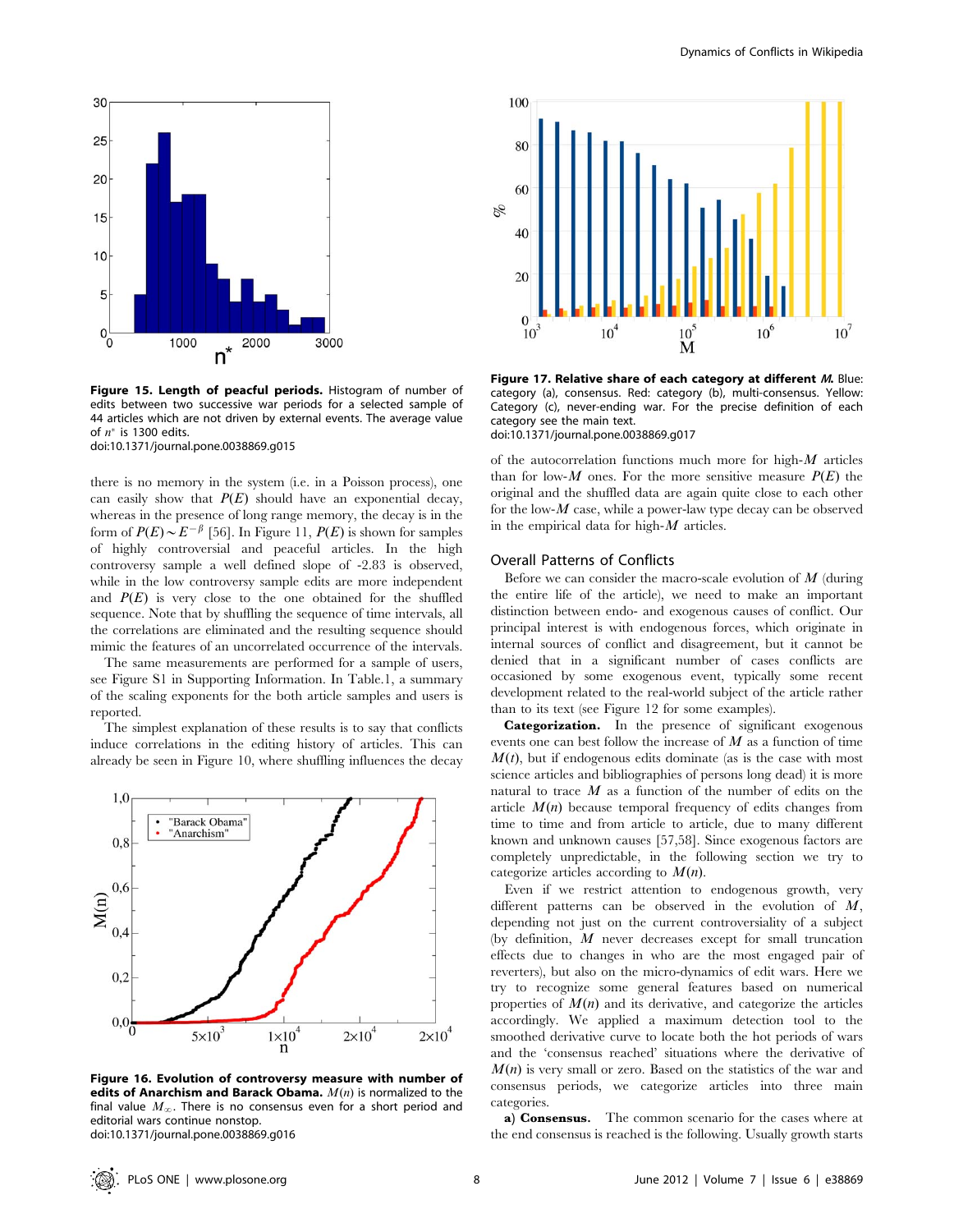

Figure 18. Length distribution of articles and talk pages with log-normals fits. The distribution of articles length is better described by a log-normal distribution compared to the talk length distribution, which tends to be more like a power-law. doi:10.1371/journal.pone.0038869.g018

slowly and with an increasing acceleration until it reaches a maximum speed of growth. Afterwards, when the hot period of war is passed, the growth rate decreases and consensus is reached, where  $M$  does not, or only very slightly, increases upon the next edits. We do not offer a mathematical model for such growth here, but we note that a Gompertz function  $M(n) = M_{\infty}e^{be^{cn}}$  (with  $M_{\infty}$ ) being the final value of  $M$ , and  $(b, c<0)$  are the displacement parameter and growth rate respectively) offers a reasonable fit  $(R^2>0.95)$  for almost all  $M(n)$  in this category (see Figure 13 for an example). In general, the Gompertz function fares better than sigmoid because it does not force symmetry around the initial and the final asymptote, and the literature such as [59] suggests it is a more appropriate model for growth in a confined space. We leave the matter of how controversiality becomes a consumable resource for future research, but we find it quite plausible that certain articles can become so well polished that it becomes extremely hard to pick a fight about them.

b) Sequence of temporary consensuses. The common feature of the articles in this category is sequential appearance of war and peace periods in a quasi-periodic manner. After the first cycle of war and consensus as described in (a), internal or external causes initiate another cycle. Exogenous changes happen completely randomly, but the endogenous causes may be contributed by a simple mechanism such as a constant influx of new editors, who are not satisfied with the previously settled state of the article (see Figure 14 for an example).

We do not have the means to make the required systematic distinction between internal end external causes (manual evaluation is too expensive, auto-detection would require too much world knowledge). Therefore, we created a limited sample of 44 articles, which are entirely about solid concepts and facts, in order to measure the periodicity of endogenous controversies. Figure 15 gives a histogram of the distance (number of edits) between two successive war periods. We obtain a mean value of  $n^* = 1300 \pm 90$ .



Figure 19. Scatter plot of talk page vs. article length. Color coding is according to logarithm of the density of points. The correlation between the length of the article and the corresponding talk page is weak,  $C=0.26$ . doi:10.1371/journal.pone.0038869.g019



Figure 20. Scatter plot of talk page length vs. M. Color coding is according to logarithm of the density of points. There is a rather clear correlation,  $C=0.54$  between the length of the talk page and the controversality of the article. doi:10.1371/journal.pone.0038869.g020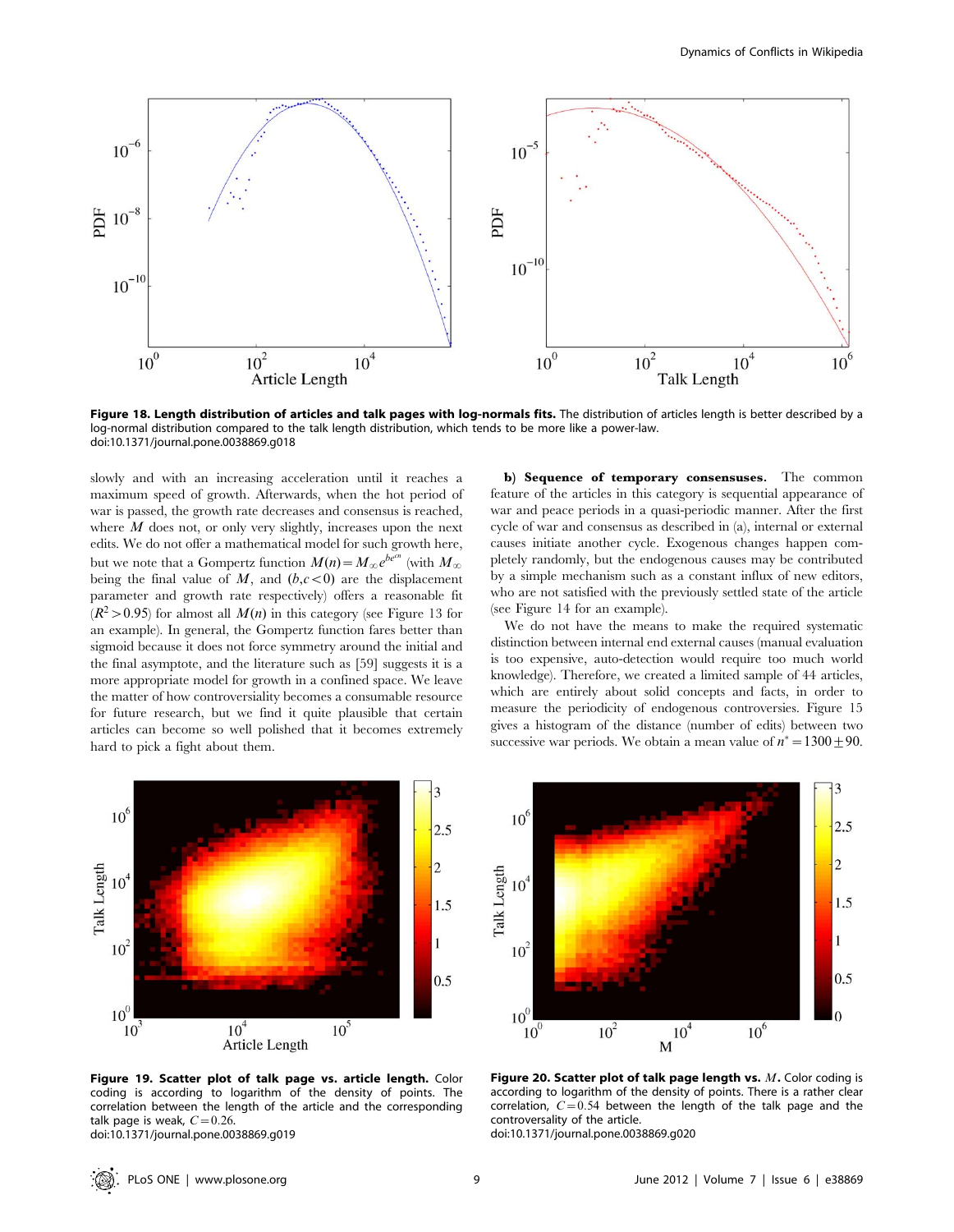

Figure 21. Network representation of editors' interactions in the discussion page of Safavid dynasty. Each circle is an editor, red arrows represent comments opposing the target editor, T-end green lines represent positive comments (agreeing with the other editor), and yellow lines with round end represent neutral comments. Line thickness is proportional to the number of times that the same interaction occurs. Data based entirely on subjective assessments (manual review). doi:10.1371/journal.pone.0038869.g021



Figure 22. Average  $r_5=M_5(n)/M(n)$ , color coded for different  $M$ 's and  $n$ 's. For a wide range of articles and in a long time of their lives  $r<sub>5</sub>$ , the relative contribution of the top 5 most reverting pair of editors, is very close to 1, making clear the important role of the top 5 pairs of fighting editors. doi:10.1371/journal.pone.0038869.g022

c) Never-ending wars. In the evolution of the articles in this category no permanent, or even temporary, consensus gets ever built. Articles describing intrinsically highly controversial/hot topics tend to belong in this category (see Figure 16 for an example).

We sorted all articles with  $M_{\infty} > 1000$  in one of the categories  $(a-c)$  and calculated the relative share of each category at a given  $M_{\infty}$ . The results are shown in Figure 17. Keeping in mind that less than 1% of WP pages is controversial (some 12 k out of 3.2 M in the original data set have  $M \ge 10^3$ ), we see that only a small fraction of these fit the 'multiple consensuses' category (b), with the majority fitting rather clearly in the two polarly opposed classes (a) and (c). Quite as expected, with the growth of  $M$  category (a) dies out, since consensus is reached, and only articles in the neverending war category remain. While in earlier research we set the controversiality threshold at  $M > 10^3$ , Figure 17 is suggestive that there is hope for consensus by natural process as long as  $M < 10^6$ , while the remaining subjects are truly 'bad apples', and it is a credit to the WP community that such cases are kept to a minuscule proportion of less than 100 in the entire set of 3.2 M articles.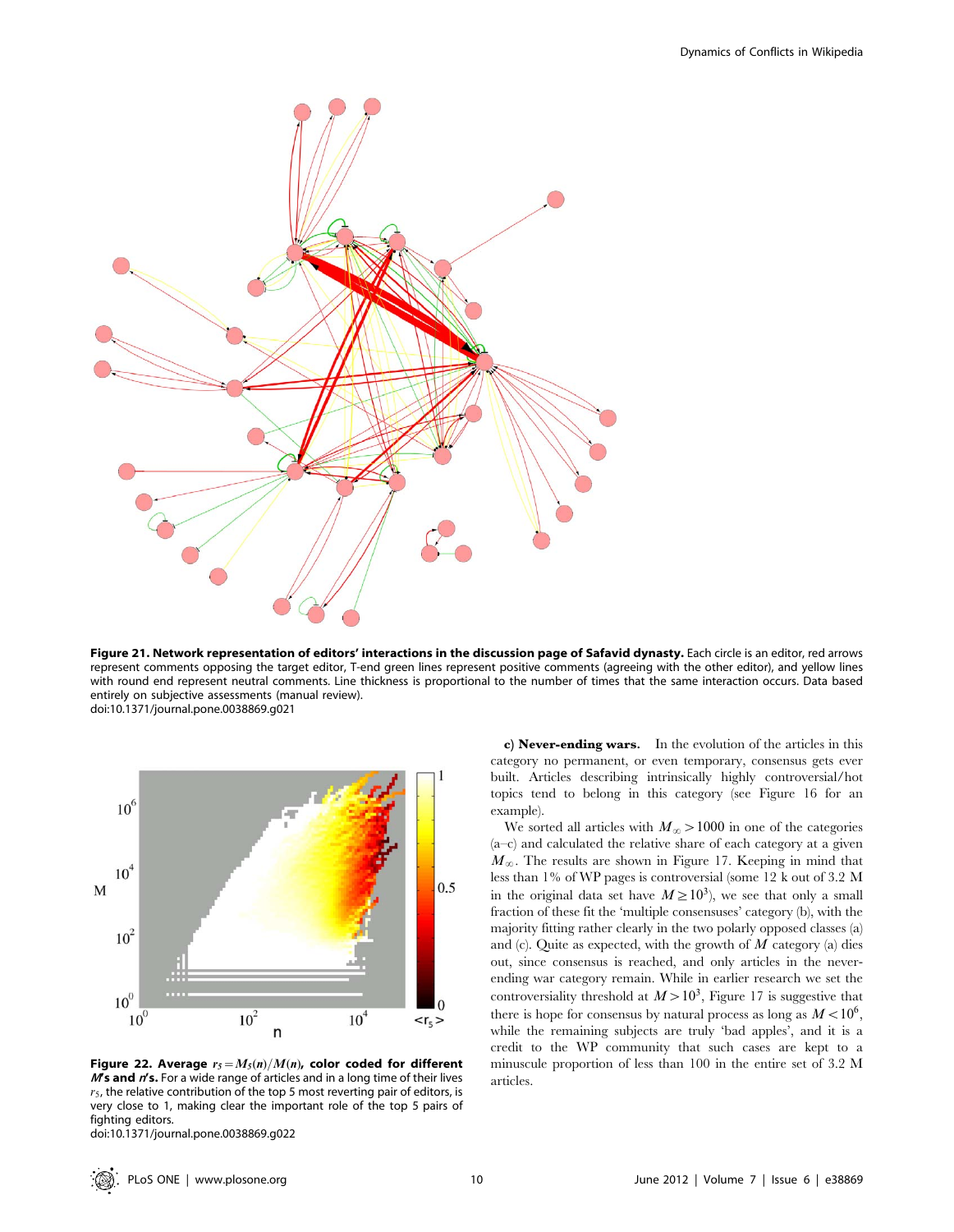#### Talk pages and Conflict Resolution

Talk pages (also known as a discussion pages) in WP are supposed to be pages where editors can discuss improvements to an article or other Wikipedia page [60]. Each article could have its own talk page in addition to user talk pages, which host more personal discussions. In Ref. [34], case studies of talk pages of 58 selected articles were reported – the authors concluded that a considerable portion of talk pages are dedicated to discussions about removed materials and controversial edits. In the following, we report our preliminary results on how well talk pages reflect editorial wars and to what extent they help in resolving disputes.

Talk page length. Those familiar only with the English WP may come to the conclusion that the length of talk pages associated to each article could provide a simple, direct measure of controversiality, especially as the whole mechanism of talk pages was invented to channel controversies. As can be seen from Figure 18, article length and talk page length are distributed quite differently, with the log-normal providing a very good fit for article length (and a reasonable genesis as a multiplicative process with a left barrier, here the minimum length of an article, [61]) but not for talk page length, which is no surprise, since there is no left barrier for the lengths of the talk pages. (We mention that the total number of edits on an article has also been argued to be lognormally distributed [33].).

As can be seen from Figure 19, the correlation between article and talk page length is not very strong  $(C=0.26)$  – the most natural hypothesis is that the discrepancy is caused by the fact that articles of the same length can nevertheless have different degrees of controversiality. In the English WP talk page length correlates reasonably well  $(C=0.54)$  with M (see Figure 20), yet in other WPs, talk pages are used far less: for example, in the Hungarian WP editors solve their conflicts directly on the pages, changing and reverting the versions which they do not like, generally without any talk or arguments, while in the Spanish WP (which has the longest talk pages after normalization by article length) or the Czech WP, the talk pages are generally more cooperative. According to this result, it becomes evident that the philosophy of ''talk before type'' [62] is not truly followed in practice. Depending on culture, talk pages can be reflective of the conflicts and edit wars, but they do not act as a dampening mechanism.

Discussion networks. We begin by some qualitative observations that emerge from the manual study of the networks of editorial interactions such as depicted in Figure 21. It appears that the discussions on talk pages are dominated by continual back and forth between those editors who hardly change their opinion. In contrast to other social networks, clusters beyond pairs are rare. Editors joining the discussion at later stages have very little chance of becoming one of these high-activity editors. Less active editors tend to address the more active ones rather than each other – from studying the text one gets the distinct impression that they do not consider the other low activity editors worthy of commenting upon. Also, the less prolific editors appear more negative, more fierce, hysterical in tone, sometimes downright irrational. Debates rarely conclude on the basis of merit: typically they are ended by outside intervention, sheer exhaustion, or the evident numerical dominance of one group.

Based on these observations we hypothesized that most of the editorial war is carried on by only a few editors. To check this, we have looked at the top 5 ratio,  $r_5(n)$  defined as  $M_5(n)/M(n)$  where

#### References

 $M_5$  is the value of M only considering the contributions of the top 5 pair of editors (ranked by their mutual reverts) among all the editor pairs of the article. In Figure 22, values of  $r<sub>5</sub>$  calculated from the whole sample are visualized as a function of  $n$  and  $M$ . The color code is corresponding to the average value of  $r<sub>5</sub>$  for the points located in each cell. Perhaps surprisingly, this number is quite large  $(>0.5)$  for many articles and for long periods of the article's life, meaning that a large fraction of the whole war is indeed caused by a small number of fighting pairs.  $r<sub>5</sub>$  becomes smaller than 0.5 only for the articles which are already in the controversial region  $(M>1000)$  and were edited many times  $(n>10<sup>4</sup>)$ . Smaller values of  $r<sub>5</sub>$  can be observed only in the articles which belong to the category of never-ending wars. In these articles, many different editors have fought at different periods of time, and a steady flow of replacement armies keeps the article always far from equilibrium.

In conclusion, we showed that conflicts and editorial wars, although restricted to a limited number of articles which can be efficiently located, consume considerable amounts of editorial resources. Moreover, we observed that conflicts have their own temporal fingerprint which is rooted in memory effects and the correlation between edits by different editors. Finally, we demonstrated that, even in the controversial articles, often a consensus can be achieved in a reasonable time, and that those articles which do not achieve consensus are driven by an influx of newly arriving editors and external events. We believe that these empirical results could serve as the basis of more theoretical agentcentered models which could extend beyond the WP development process to other large-scale collective and collaborative problemsolving projects.

#### Supporting Information

Figure S1 Burst statistics for users' editorial activity. Upper panel: distribution of time interval between two successive edits made by a certain user on any article  $\tau$ . Middle panel: E, the number of events in the bursty periods separated by a silence window of w. Lower panel: autocorrelation function  $A(T)$  for the editing time train of individual users. (TIFF)

Text S1 Details of classification experiments. More details of peaceful/controversial classification experiments based on human judgment are given. (PDF)

#### Acknowledgments

We thank Farzaneh Kaveh and Márton Mestyán for helping us perform and validate the human judgment experiments and Hoda Sepehri Rad for useful discussions and technical remarks on implementation of the ranking algorithm. Comments from an anonymous PLoS ONE reviewer led to significant improvements in the presentation and are gratefully acknowledged.

#### Author Contributions

Conceived and designed the experiments: TY RS AR AK JK. Performed the experiments: TY RS AR. Analyzed the data: TY RS AR AK. Wrote the paper: TY AK JK.

- 2. Gowers T, Nielsen M (2009) Massively collaborative mathematics. Nature 461: 879.
- 3. Wikipedia. http://www.wikipedia.org. [Online; accessed 17-May-2012].

<sup>1.</sup> The gnu operating system. http://www.gnu.org/gnu. [Online; accessed 17- May-2012].